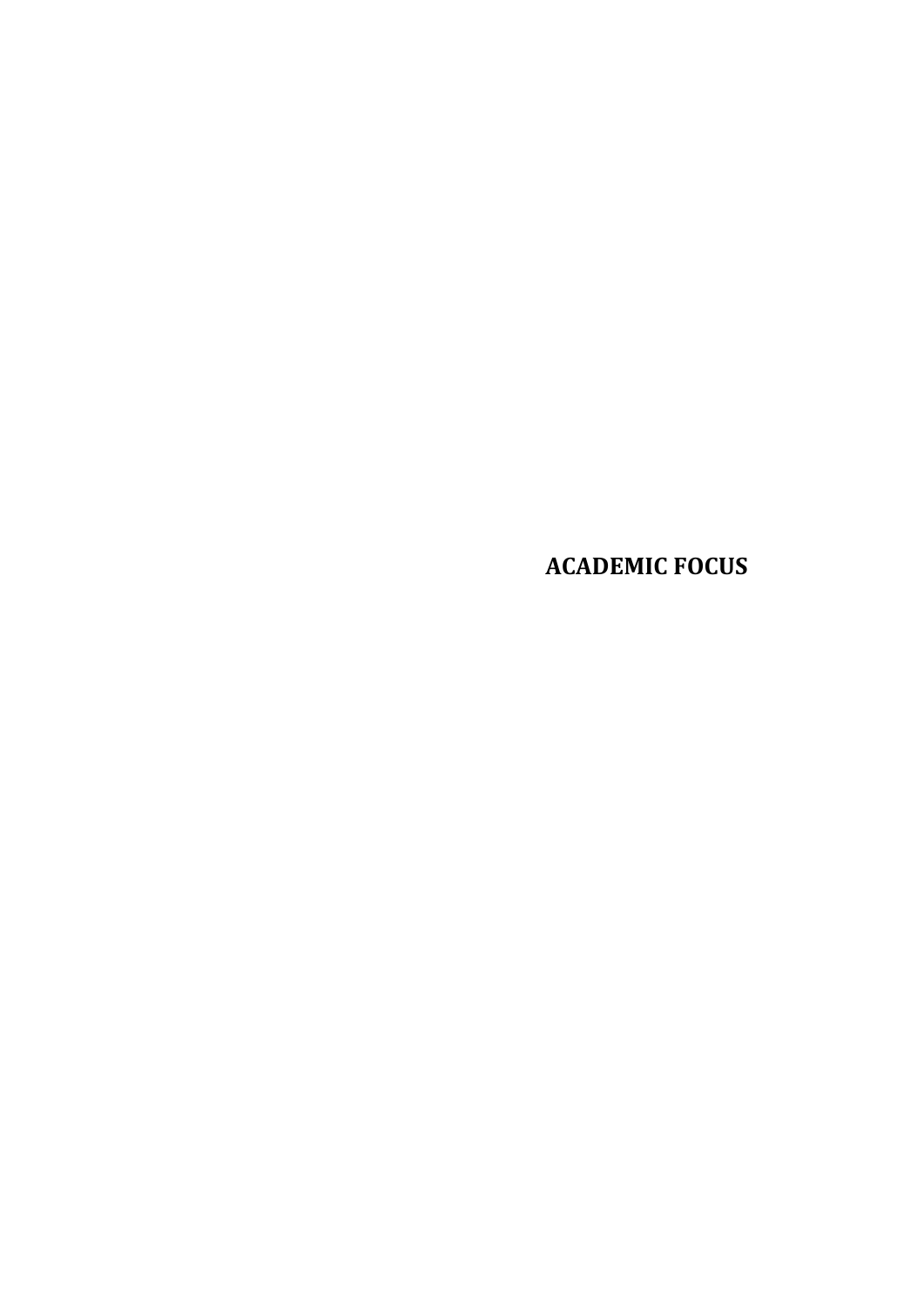

Strategic partnership project within ERASMUS+ Program AGREEMENT No. – 2018-1-RO01-KA202-049449

**MIND THE GAP IN MEDIA COVERAGE AND STRATEGIC COMMUNICATION IN CASE OF SECURITY THREATS – THE DEVELOPMENT OF CRITICAL THINKING AND RESPONSIBLE REACTION** (October 1st, 2018 – August 31st, 2021)

CRESCEnt project addresses the challenge of social polarization created by the propagation of disinformation and fake news. It is a proven fact that fake news have created in Europe, and in the three countries participating in the project, an acute miscommunication and lack of trust between the two targeted professional categories. As the media has been pressed into reaching large audiences, institutional spokespersons were forced into communicating what is necessary and not divulging aspects which could jeopardise security investigations and public safety. A gap of trust and efficient communication was, thus, created and later on widened by the phenomenon of fake news. While it is indeed the media professionals that shape the way information is delivered to the public, they themselves might get trapped in particular "narratives" and share common mental frames. Recognizing that the media professionals are themselves the locus of potential influence by external actors is crucial to developing strategies to combat misinformation and hostile influence. CRESCEnt aims to address this divide through innovative solutions and multiplication of best practices of both spokespersons and journalists.

CRESCEnt project creates a training platform and a set of communication and cross-sectorial strategic communication instruments, which aim to capacitate institutional spokespersons and journalists from security and LEA fields, in order to use media reporting to the public in a conscious and ethical manner. CRESCEnt's main target group consists of spokespersons in the field of national security and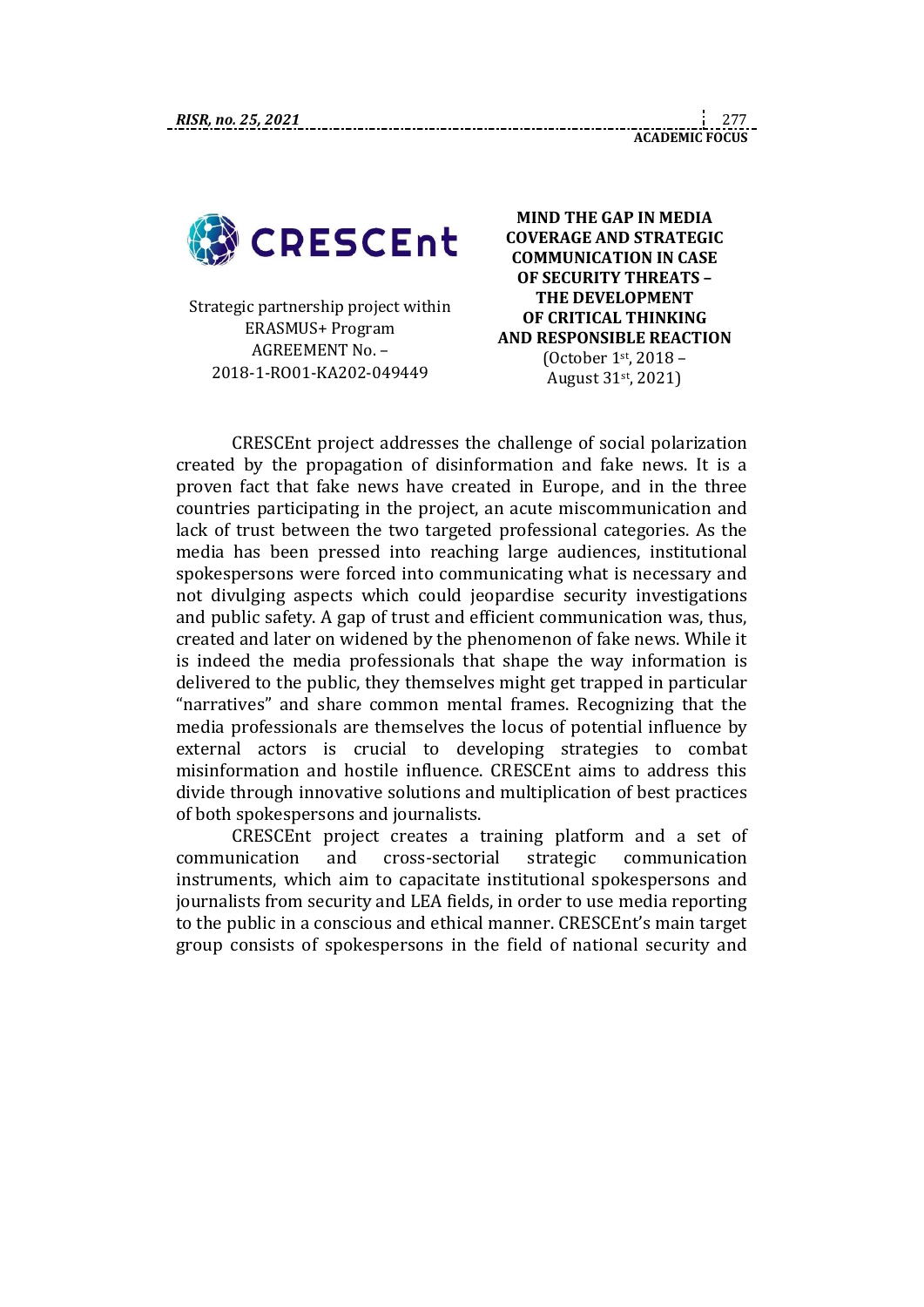| RISR. no. 25, 2021 |  |  |
|--------------------|--|--|
|                    |  |  |

**ACADEMIC FOCUS**

LEAs. The secondary group is represented by (young) journalists who are active in the field of security.

Participating organizations are: "Mihai Viteazul" National Intelligence Academy (MVNIA) – Romania; University "Rey Juan Carlos" (URJC) – Spain; Kentro Meleton Asfaleias (KEMEA), Centre for Security Studies – Greece; Ministry of Internal Affairs, Directorate for Information and Public Relations (MAI-DIRP) – Romania.

Objective of the project are:

- to develop a toolkit of techniques, methods and instruments for institutional spokespersons and journalists who communicate on issues related to security and law enforcement, as support in their professional activity;
- to enhance key-competences and skills of the spokespersons and journalists so that they become resilient to fake news, build an ethics of reporting, perform double fact checking, provide and obey ethical grounds in handling sources, report security threats and handle truth for the preservation of democracy and the rule of law.

The CRESCEnt project is part of the ERASMUS+ program and it is funded by the European Commission. See more about the project on the official website: https://crescentproject.eu.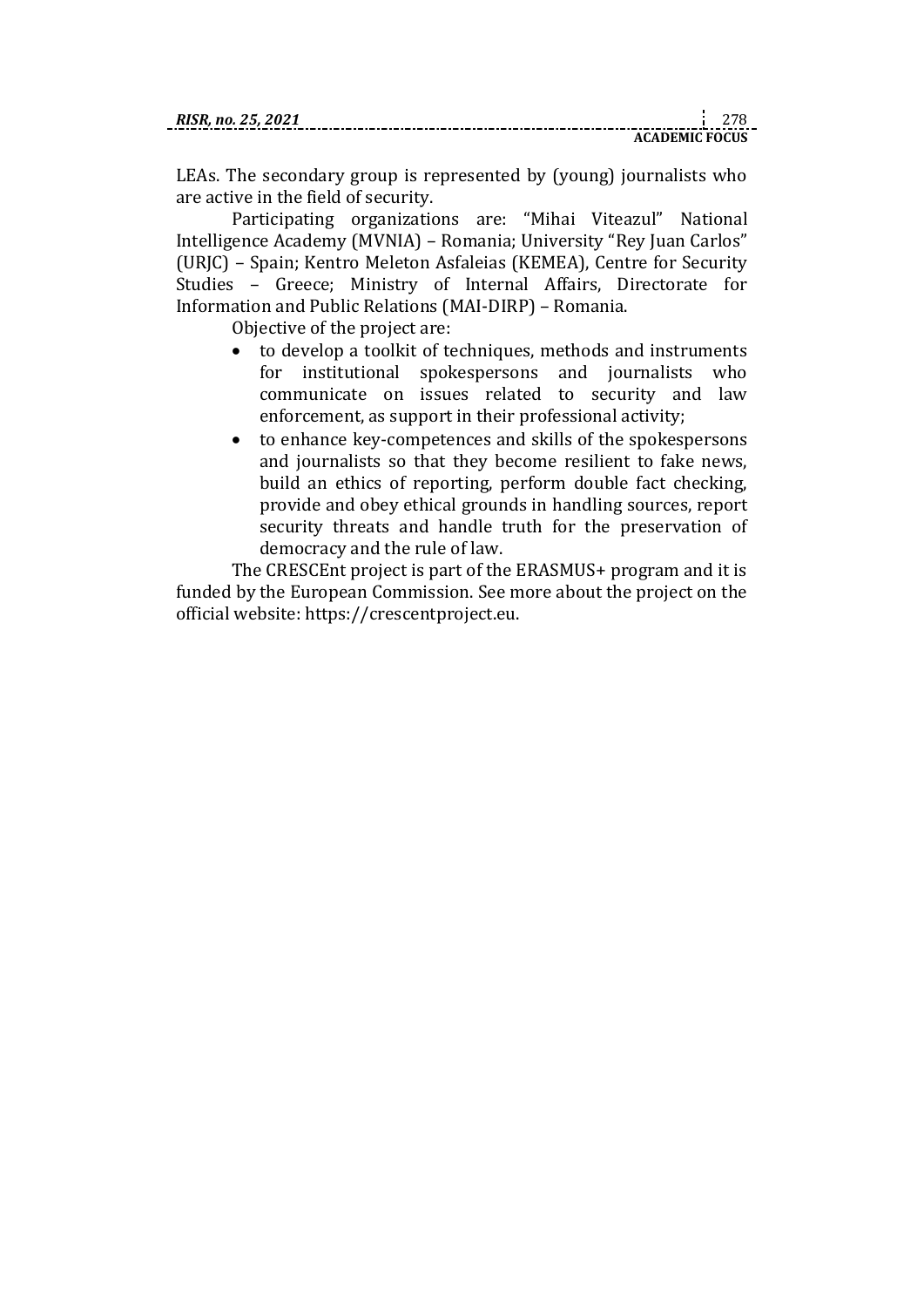

#### **A RADICAL MODEL OF RESILIENCE FOR YOUNG MINDS – ARMOUR** Grant Agreement No. 823683 (January 1st, 2019 – June 30st, 2021)

The Euro-Arab Foundation leads [ARMOUR](https://www.fundea.org/en/news/armour-radical-model-resilience-young-minds) (*A Radical Model of Resilience for Young Minds*) consortium and the project aiming to address the social polarization caused by the adoption and spread of extremists ideologies by creating an interdisciplinary learning model that helps individuals and communities develop resilience to the specific ideologies and behaviours of violent extremism. The ARMOUR's consortium, led by the Euro-Arab Foundation, is also made up of the Centre for Security Studies – KEMEA (Greece), the "Mihai Viteazul" National Intelligence Academy (Romania), SYNYO GmbH (Austria), the Italian Ministry of Justice, Agenfor (Italy), LIBRe Foundation (Bulgaria), the University of Malta (Malta) and the University of Groningen (Netherlands).

ARMOUR Project aims to address societal polarization via strengthening resilience of individuals, communities and vulnerable groups (such as children, youth etc.) to polarisation, and to promote interaction and cooperation between different local actors from public sectors, i.e. law enforcement, social services etc., that specialise in working with vulnerable groups in preventing extremism through development of cooperation models. The project will design and create a Toolkit for first-line practitioners to employ in reducing polarization among children and youth.

The Toolkit, capitalizing on previous work carried out by project partners, takes the form of experimental laboratories (experimental labs) which together work towards: strengthening individual capacity to resist push and pull factors of radicalization; creating community empowerment and resilience to social polarization and violent extremism and assisting states deploy proportional responses against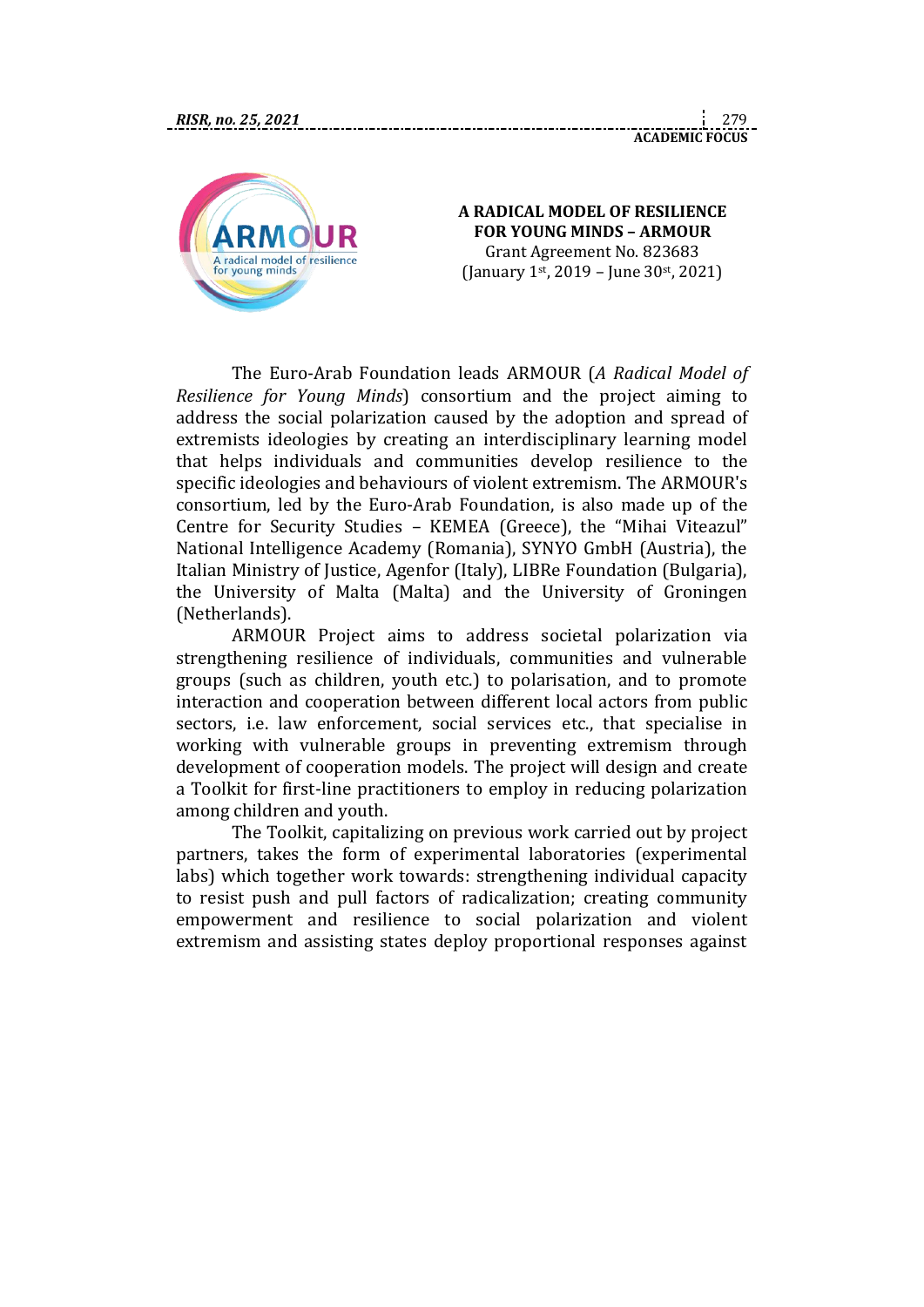| RISR. no. 25, 2021 |  |  |
|--------------------|--|--|
|                    |  |  |

provocations and latent conflicts. The model will then be promoted through a social media campaign.

The expected impact of the project covers the following aspects:

- Increasing awareness and capacity of first-line practitioners: ARMOUR achieves this through the experimental labs and the related training programme. The first tool will help practitioners better understand and identify instances of radicalization and polarization among children and youth while the second one will help them improve their ability to use the project toolkit;
- Promoting interaction and cooperation among different stakeholders: ARMOUR achieves this by organizing the experimental labs in which practitioners and members of vulnerable communities have trusted interactions;
- Promoting the views of moderate voices by engaging with the silent majority and integrating them into the experimental lab;
- Developing and promoting concrete tools targeting vulnerable groups: the experimental lab combined with the best practices identified in the project and the online campaign are concrete tools which key actors can use when working with vulnerable youth.

The project is financed by the Internal Security Fund, a funding package of the Directorate-General for Home Affairs (European Commission) to promote the implementation of the Internal Security Strategy, law enforcement cooperation and the management of the Union's external borders. See more about the project on the official website: https://armourproject.eu/a/privacy-policy.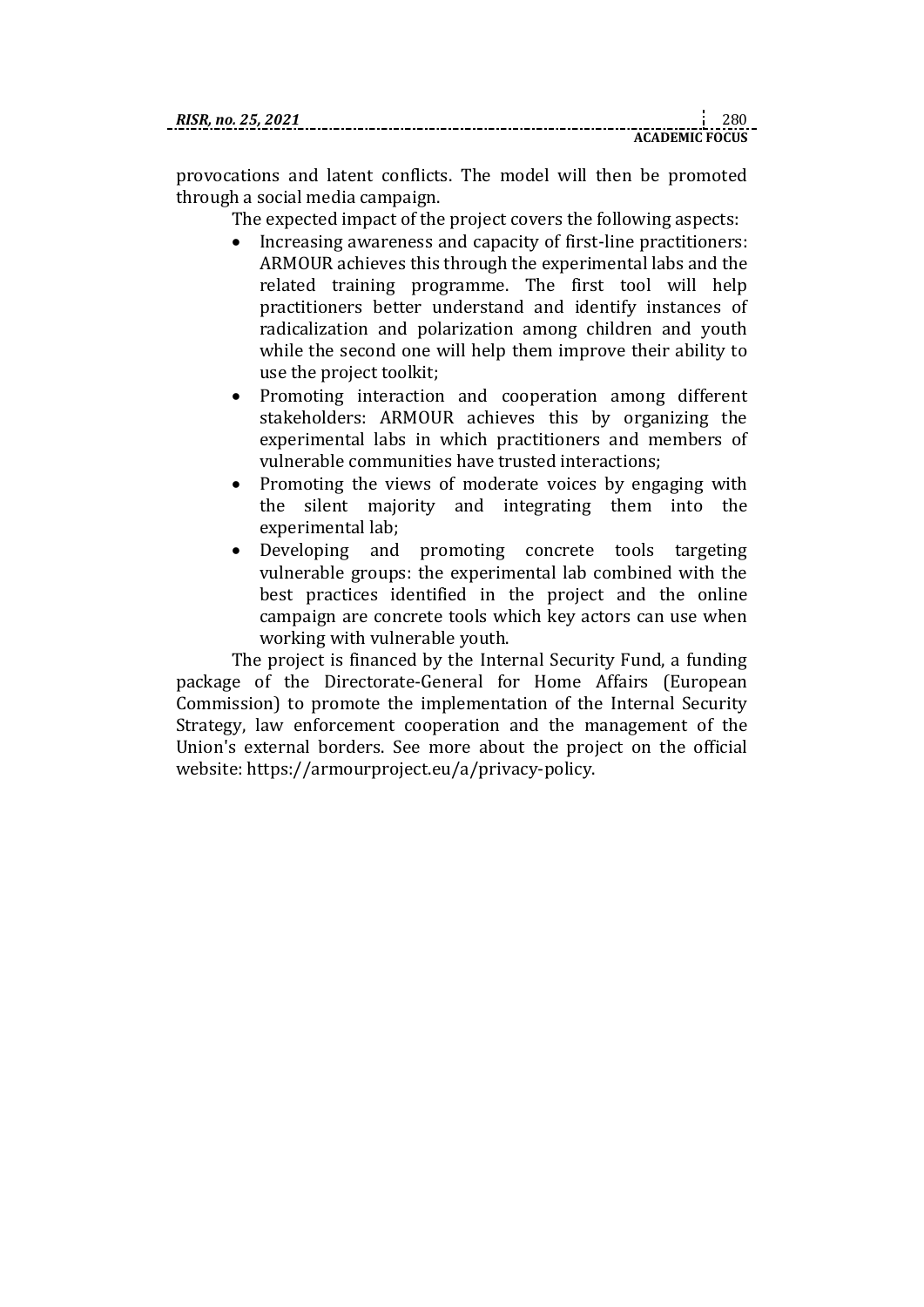

## **Education, Scholarships, Apprenticeships and Youth Entrepreneurship Programme in Romania, funded by the EEA Grants – Financial Mechanism 2014-2021**

*Agreement no.: 18-COP-0017 (October 1st, 2019 – March 31th, 2022)*

**THESEUS Project aims at Connecting the Disconnections between Disparate Data, in order to provide knowledge for building Insightful Analysis.** The broad availability of data has led to increasing interest in methods for extracting useful information and knowledge from data, determining the emergence of new fields of science (e.g. data science). At the same time, big data algorithms have been signaled as a potential leverage that can lead to digital dictatorship if insufficiently understood, poorly handled and unethically regulated. Companies in every industry focused on ways to structure, process and analyze the growing volume and diversity of data so as to streamline decisions and gain a competitive edge. State institutions, regular citizens, social and political science practitioners on the other hand, are not yet properly equipped to properly mitigate the economic, social and political impact of the information technology revolution that awaits us in the decades to come. Therefore, in the process of understanding and mitigating risks and opportunities of Big Data, complex workloads, new skills and competences have to be acquired.

Following these emerging needs, the **objective of the project** is to enhance human capital and knowledge base by tackling directly skills and competences required and providing an understanding of the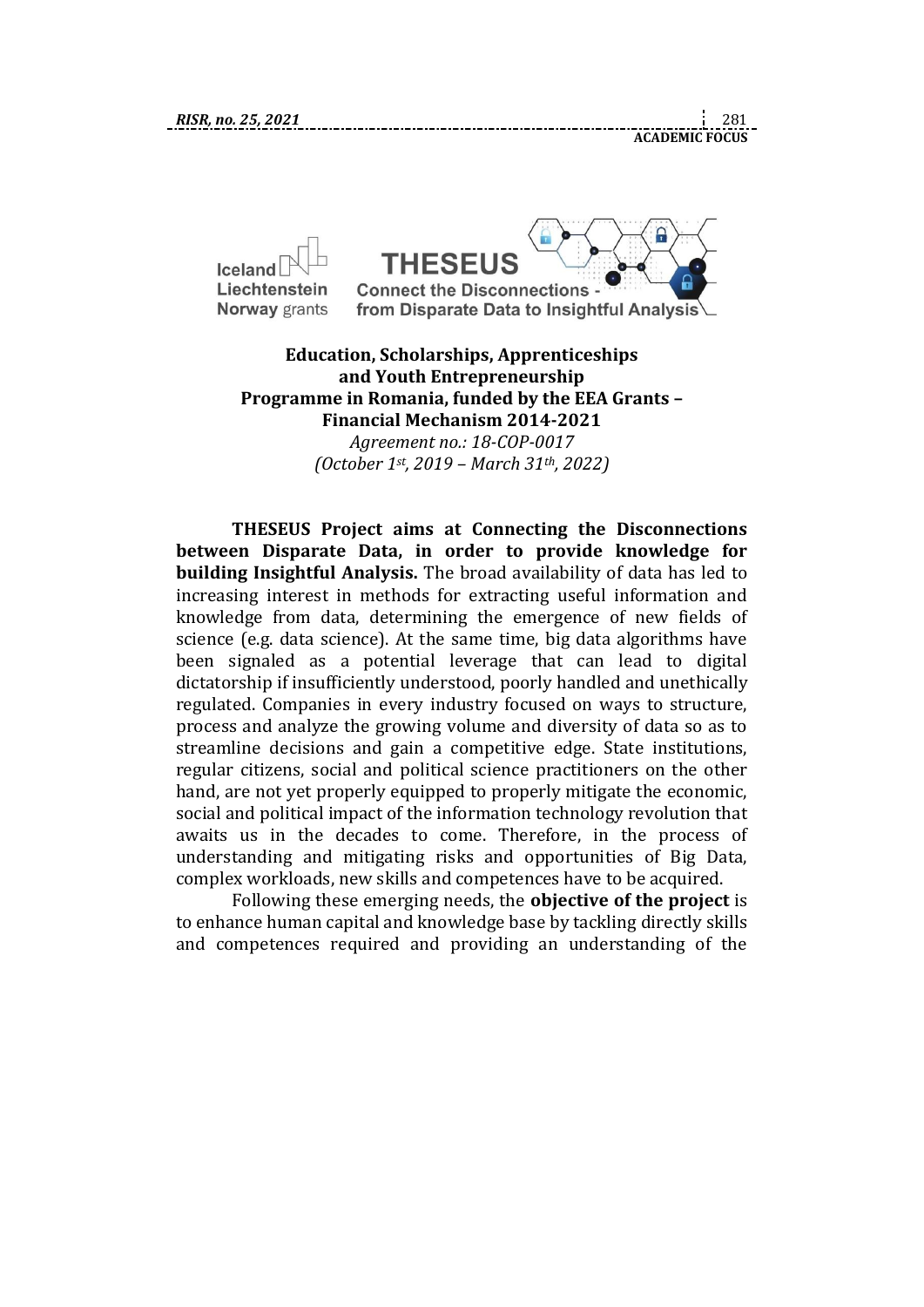| RISR. no. 25. 2021 |                       |  |
|--------------------|-----------------------|--|
|                    | <b>ACADEMIC FOCUS</b> |  |

processes guiding big data analytics. This objective will be met by **building and delivering a course**, consisting of four modules, capitalizing on big data methodologies: introductory module, data collection module, data processing module and data analysis module.

The course will not be designed as a technologically focused course, but rather knowledge, awareness and understanding focused course. The course avoids an algorithm-centered approach. It focuses on how options are understood and choices and tradeoffs are designed. Thus, it enhances, through learning by doing, key-competences and skills required in collecting, understanding, correlating and processing big data, helping them streamline problem-solving processes in a datadriven ecosystem.

The project addresses **two professional categories:** *governance and social scientists* and *national security practitioners*, whose complementary work is of paramount importance in insuring the sustainable development of democracy. Both categories carry out great responsibility at social level. Ill-informed decisional processes in national security and policy-making, based on incomplete, inaccurate or incorrectly correlated data generate negative impact, affecting society at large. Although practitioners targeted by the project work with large amounts of data, their background is mostly in social science or security studies, lacking a very specific technical training. Such (future) professionals need to better understand what and how big data can be capitalized so as to ethically and lawfully improve the overall efficiency of their organization.

**Participating organisations** are: "Mihai Viteazul" National Information Academy (ANIMV) – Romania; University of Malta (UoM) – Malta; Norwegian University of Science and Technology (NTNU) – Norway; National University of Political Studies and Public Administration (SNSPA) – Romania. THESEUS Project is part of the Education, Scholarships, Apprenticeships and Youth Entrepreneurship Programme in Romania, being funded by the EEA Grants – Financial Mechanism 2014-2021.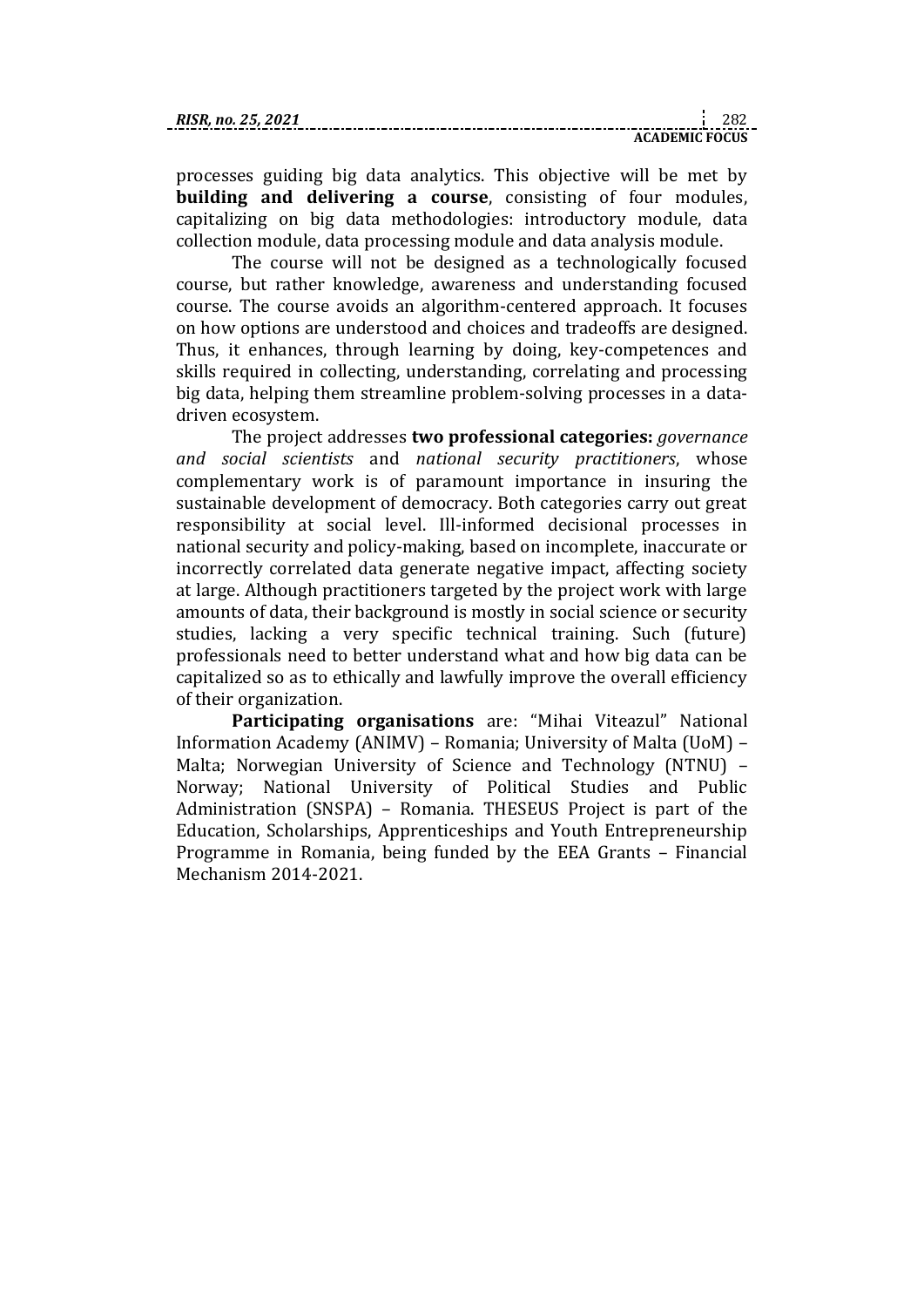**ACADEMIC FOCUS**



**Empowering a Pan-European Network to Counter Hybrid Threats (EU-HYBNET) H2020 Grant agreement no: 883054** (May 2020 – April 2025)

EU-HYBNET is a 60 month project (2020-2025), financed through the Horizon 2020, which will start in May 2020. The project is being developed and implemented by a consortium of 25 partners, coordinated by LAUREA University of Applied Sciences from Finland. The European Centre of Excellence for Countering Hybrid Threats and the Joint Research Centre are leading partners of the EU-HYBNET project.

EU-HYBNET will bring together practitioners and stakeholders to identify and define their most urgent requirements for countering hybrid threats, by undertaking an in-depth analysis of gaps and needs and prioritizing those that are crucial to address through effective research and innovation initiatives, including arranging training and exercise events to test the most promising innovations (technical and social) which will lead to the creation of a roadmap for success and solid recommendations for uptake, industrialization and standardization across the European Union.

The project aims to build an empowered, sustainable network, which will:

- define common requirements that can fill knowledge gaps, deal with performance needs, and enhance capabilities of innovation endeavors;
- monitor significant developments in research and innovation;
- deliver recommendations for uptake and industrialization of the most promising innovations that address the needs of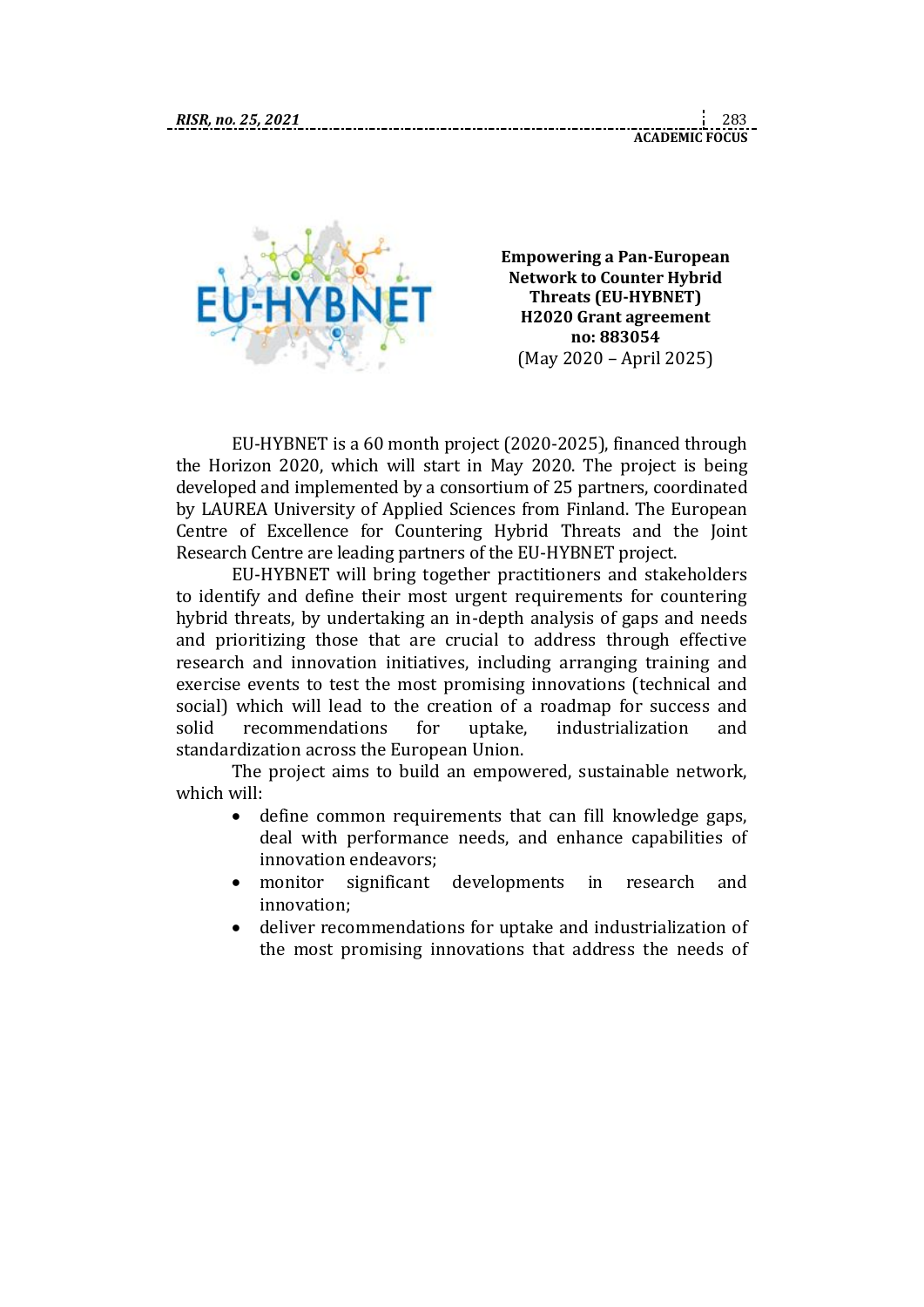practitioners, and determine associated priorities for standardization;

- establish conditions for enhanced interaction among its members;
- persistently strive to increase its membership and continually build network capacity through knowledge exchange.

EU-HYBNET will address four core themes to ensure coherence in the project's results: 1) Future Trends of Hybrid Threats, 2) Cyber and Future Technologies, 3) Resilient Civilians, Local Level and National Administration and 4) Information and Strategic Communication.

Romania represents the consortium through "Mihai Viteazul" National Intelligence Academy (MVNIA). MVNIA will incorporate the project's research findings and information into its MA & PhD research programs. As students come from diverse areas (security practitioners, legal, media, private business), the impact of exploitation of the information will reach a wide audience, and the EU-HYBNET training documents will also be employed to enhance capabilities of experts and practitioners in the fight against hybrid threats.

**EU-HYBNET is a Pan-European network of security practitioners, stakeholders, academia, industry players, and SME actors across EU**, collaborating with each other to counter hybrid threats.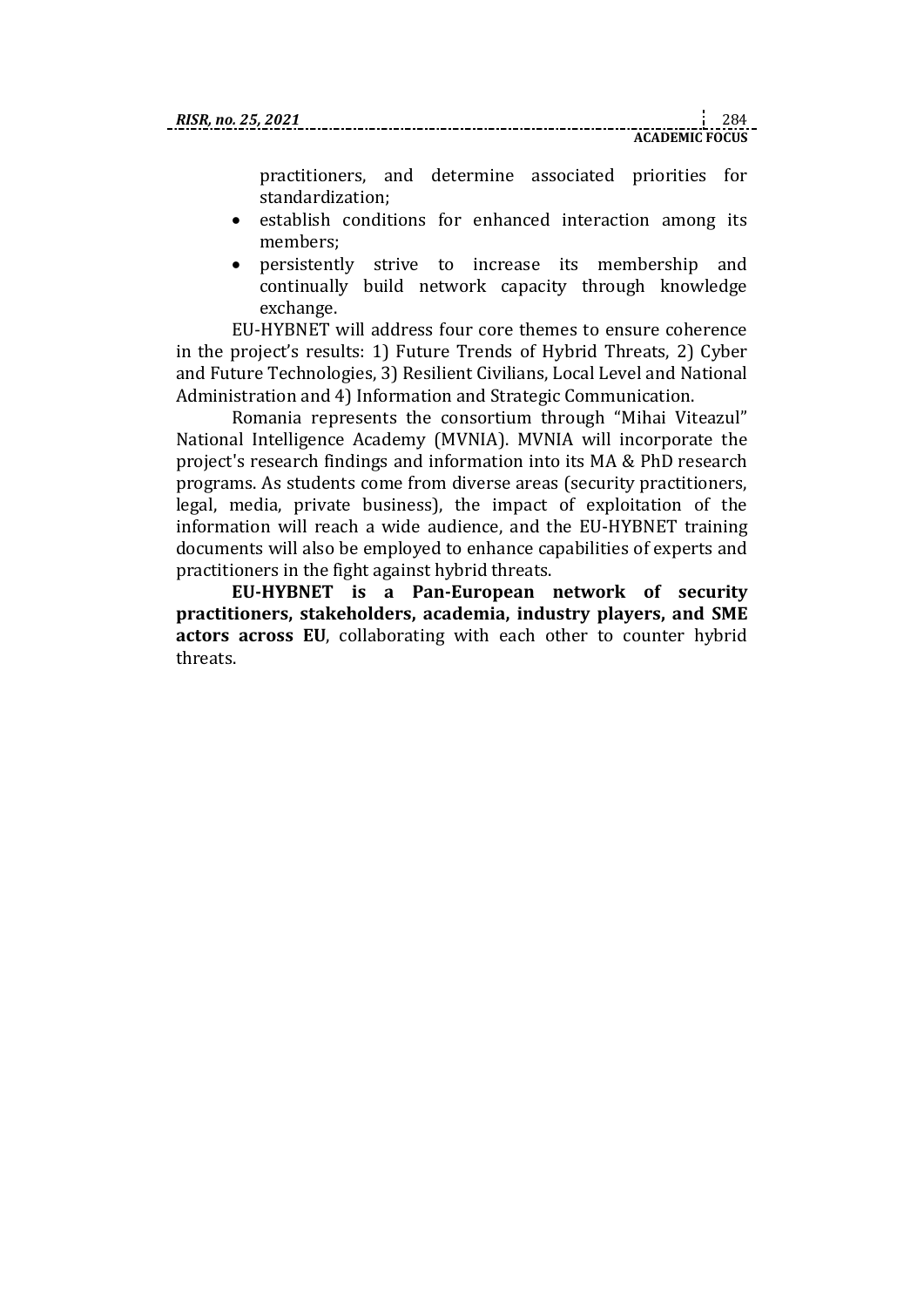With the support of the Erasmus+ Programme of the European Union

1

**EUSEGOV**  Jean Monnet Module  **621227-EPP-1-2020-1-RO-EPPJMO-MODULE**



**ACADEMIC FOCUS**

# **Jean Monnet Module EUSEGOV**

*A common understanding of EU Security Governance. Teaching and researching the EU security policies and institutions for a better academic and professional approach in the security and intelligence field*  (October 21st, 2020 – October 20th, 2023)\*

"Mihai Viteazul" National Intelligence Academy (MVNIA) implements a three year Jean Monnet Module grant: **EUSEGOV** – *A common understanding of EU Security Governance. Teaching and researching the EU security policies and institutions for a better academic and professional approach in the security and intelligence field*. The EUSEGOV module focuses on EU Governance, a subfield of EU studies that has received less attention comparatively with the study of other EU related issues. The module aims at educating students and at equipping them with the knowledge and necessary skills to become EU citizens and better security providers. The academic value of the EUSEGOV module is to deliver courses on EU Security Governance for security and intelligence studies students. The courses tackle specific aspects of EU integration studies: *Introduction to EU Security Governance and Strategic communication in EU Security Governance.*

The **specific objectives** of the Module are:

- Providing a coordinated series of MA compulsory and PhD summer courses aiming to familiarize students with the main

<sup>\*</sup> This Project has been carried out with the support of the Erasmus+ programme of the European Union. The content of this Project does not necessarily reflect the position of the European Union, nor does it involve any responsibility on the part of the European Union.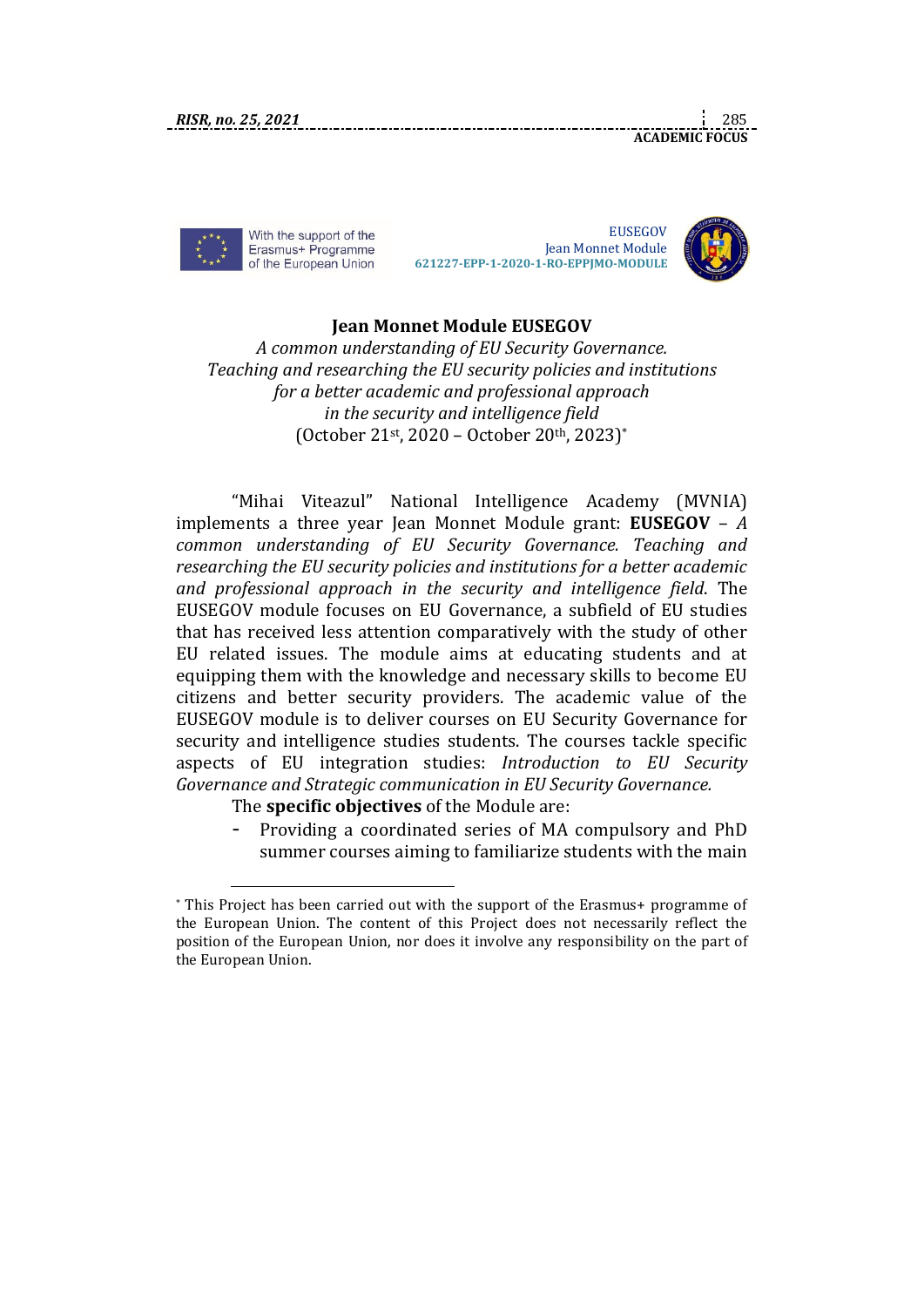trends and approaches in the field of communication and security governance in the European Union.

- Updating the teaching contents on the topic by research activities.
- Making aware students who do not automatically come into contact with EU studies of the importance of security governance by training them in using both the specialized language and methodology specific to subjects that pertain to the area of international relations, political sciences, as well as security studies.

The module's objectives will be achieved through the **teaching, researching and promoting** activities. To this respect, the EUSEGOV module includes a **two completely new courses**, one compulsory for MA students and one optional for PhD students, covering a major gap in the curricula i.e. the developments in the idea of European Security Governance. By bringing together academics and experts from various fields of knowledge, from civil society organizations and institutions, the interdisciplinary teaching and research approach of this Module provides the students with an in-depth and systematic understanding of key EU Security Governance topic. The EUSEGOV includes also research activities on the **Strategic communication in EU Security Governance thematic**. The research report will contain an extensive analysis of three aspects: *Strategic communication in EU – practices and official documents*; *EU Security strategic communication institutions*; *EU Security Governance future: alternative scenarios*.

A general dissemination campaign will be implemented to create a broad understanding of the importance and the particularities of EU Security Governance: two conferences, opening and closing conferences; a MA and a PhD round-table debates The main output is represented by the training of a target group formed by master students and PhD candidates in security and intelligence studies that must better understand the direct and indirect implications of EU's security governance impact on the member states.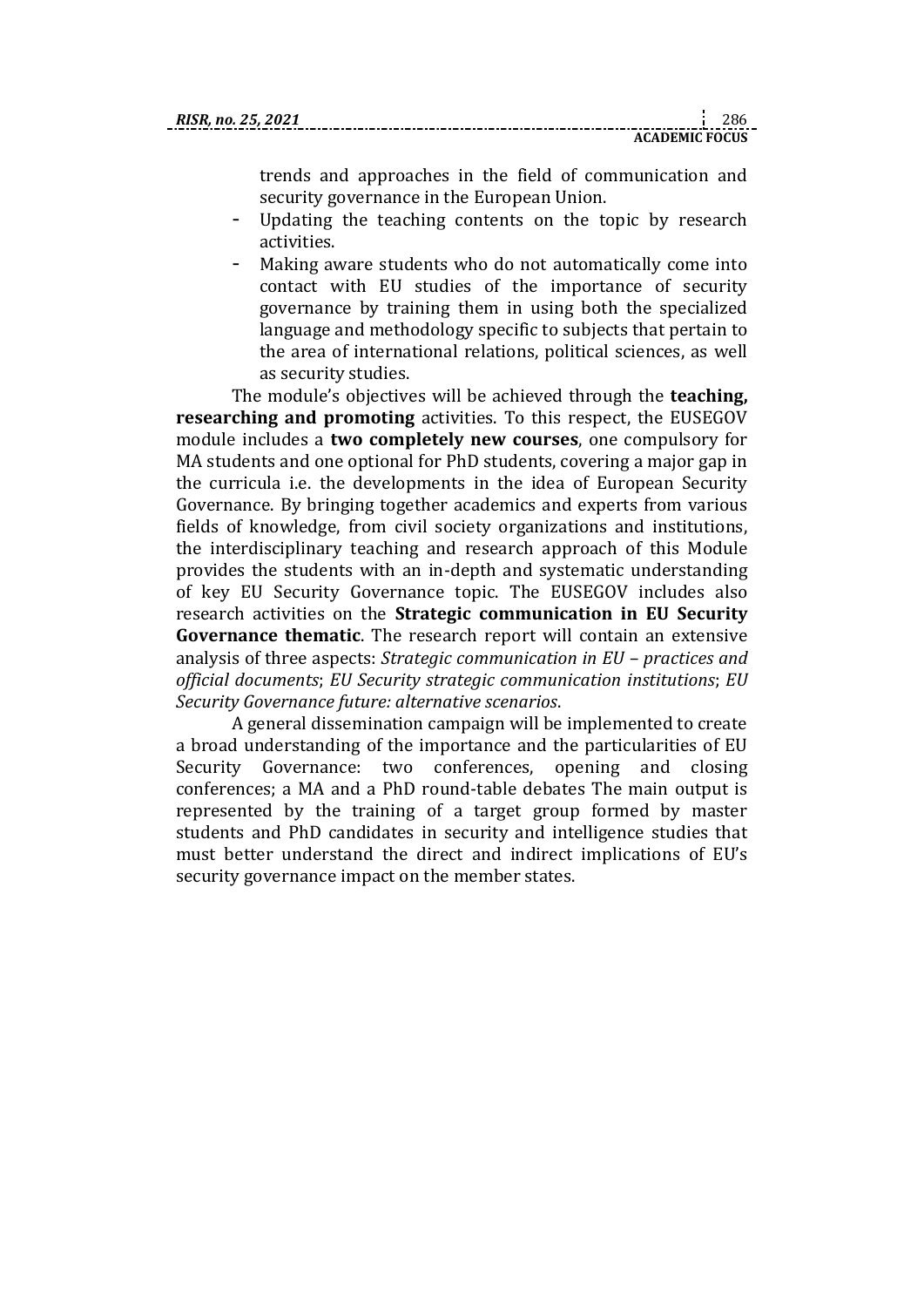| RISR. no. 25, 2021 |  |  |
|--------------------|--|--|
|                    |  |  |

### **CALL FOR PAPERS ROMANIAN INTELLIGENCE STUDIES REVIEW**

"Mihai Viteazul" National Intelligence Academy, via its National Institute for Intelligence Studies, publishes the *Romanian Intelligence Studies Review* (RISR), a high quality peer reviewed and indexed research journal, edited in English and Romanian twice a year.

The aim of the journal is to create a framework for debate and to provide a platform accessible to researchers, academicians, professional, practitioners and PhD students to share knowledge in the form of high quality empirical and theoretical original research papers, case studies, conceptual framework, analytical and simulation models, literature reviews and book review within security and intelligence studies and convergent scientific areas.

Topics of interest include but are not limited to:

- Intelligence in the  $21<sup>st</sup>$  century
- Intelligence Analysis
- Cyber Intelligence
- Open Source Intelligence (OSINT)
- History and memory in Intelligence
- Security paradigms in the  $21<sup>st</sup>$  century
- International security environment
- Security strategies and policies
- Security Culture and public diplomacy

**Review Process:** RISR shall not accept or publish manuscripts without prior peer review. Material which has been previously copyrighted, published, or accepted for publication will not be considered for publication in the journal. There shall be a review process of manuscripts by one or more independent referees who are conversant in the pertinent subject area. Articles will be selected based on their relevance to the journal's theme, originality and scientific correctness, as well as observance of the publication's norms. The editor evaluates the recommendation and notifies the author of the manuscript status.